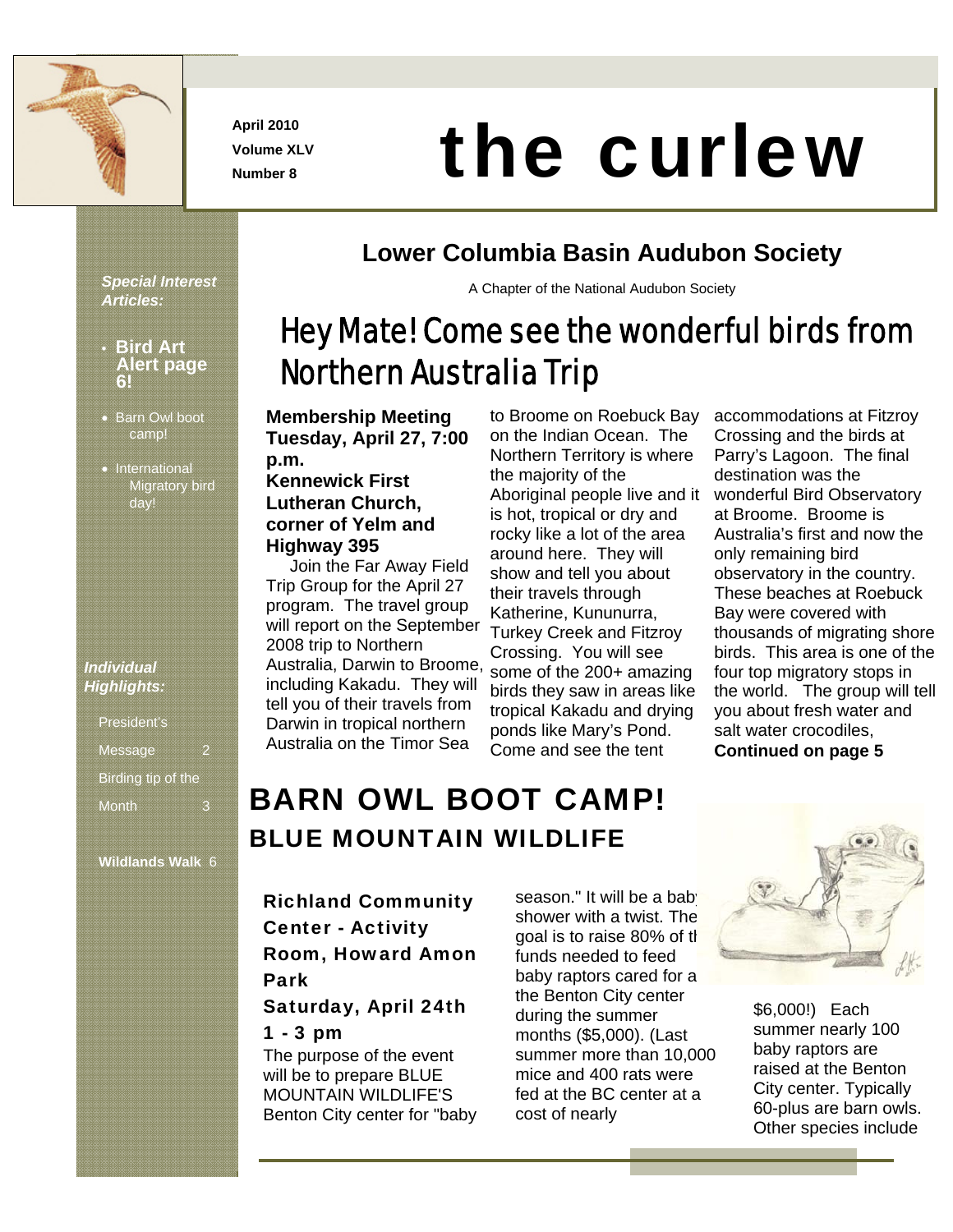

*"Baby raptors grow from hatchlings weighing less than an ounce to young adults weighing one-two pounds in a matter of weeks."* 



*"If you don't think you have any talents to contribute, we can use unskilled labor too!."*

*"* 

# Barn Owl boot camp continued

**continued on page 2** longeared owls, red-tailed hawks, Swainson's hawks and American kestrels. Baby raptors grow from hatchlings weighing less than an ounce to young adults weighing one-two pounds in a matter of weeks, consuming huge quantities of food, primarily rodents, in the process.

 The method used to care for the raptors is "hacking." It is a process that simulates the care of their parents, and allows young raptors to be raised by people without becoming imprinted on or

habituated to people. Blue Mountain Wildlife's primary facility is located in Pendleton, OR. The Benton City center was established in 2006 to accommodate the growing number of wildlife being admitted for care from the Tri-City area, approximately half of BMW's total admissions (350-400 annually). Typically 50-60-plus are baby barn owls whose nests were destroyed when a haystack was

moved.

 The Benton City center has two main purposes. It is a hack site where young raptors can be raised and released. It is also a triage center where injured wildlife, primarily raptors, can be given immediate first aid and their condition evaluated by trained wildlife rehabilitators. Those needing medical care are transferred to the Pendleton center. Come out and support BMW!

#### President's Message *with President Ed Rykiel*

#### LCBAS Needs YOU!

LCBAS is an all volunteer corporation. Without our dedicated volunteers, nothing happens! We are blessed to have an outstanding cadre of members who make the whole process of running an Audubon chapter go. Please take the time to thank our officers, committee chairs, and volunteers for the many unpaid hours they devote to us and our causes.

 Now we are entering the LCBAS election season. At the May monthly meeting, we will elect our next set of officers and committee chairs for the new year beginning on July 1. We are lucky to have talented leaders in our chapter, but talented volunteers are needed as well. If you don' t think you have any talents to contribute, we can use unskilled labor too!

 I urge you to consider running for an officer or committee chair position. But even more, I hope you will find that you can devote a few hours a month to being a volunteer on one our committees or special activities. Serving as a volunteer committee member, you may find that would like to be one of our leaders too. LCBAS welcomes you to volunteer in any capacity you choose.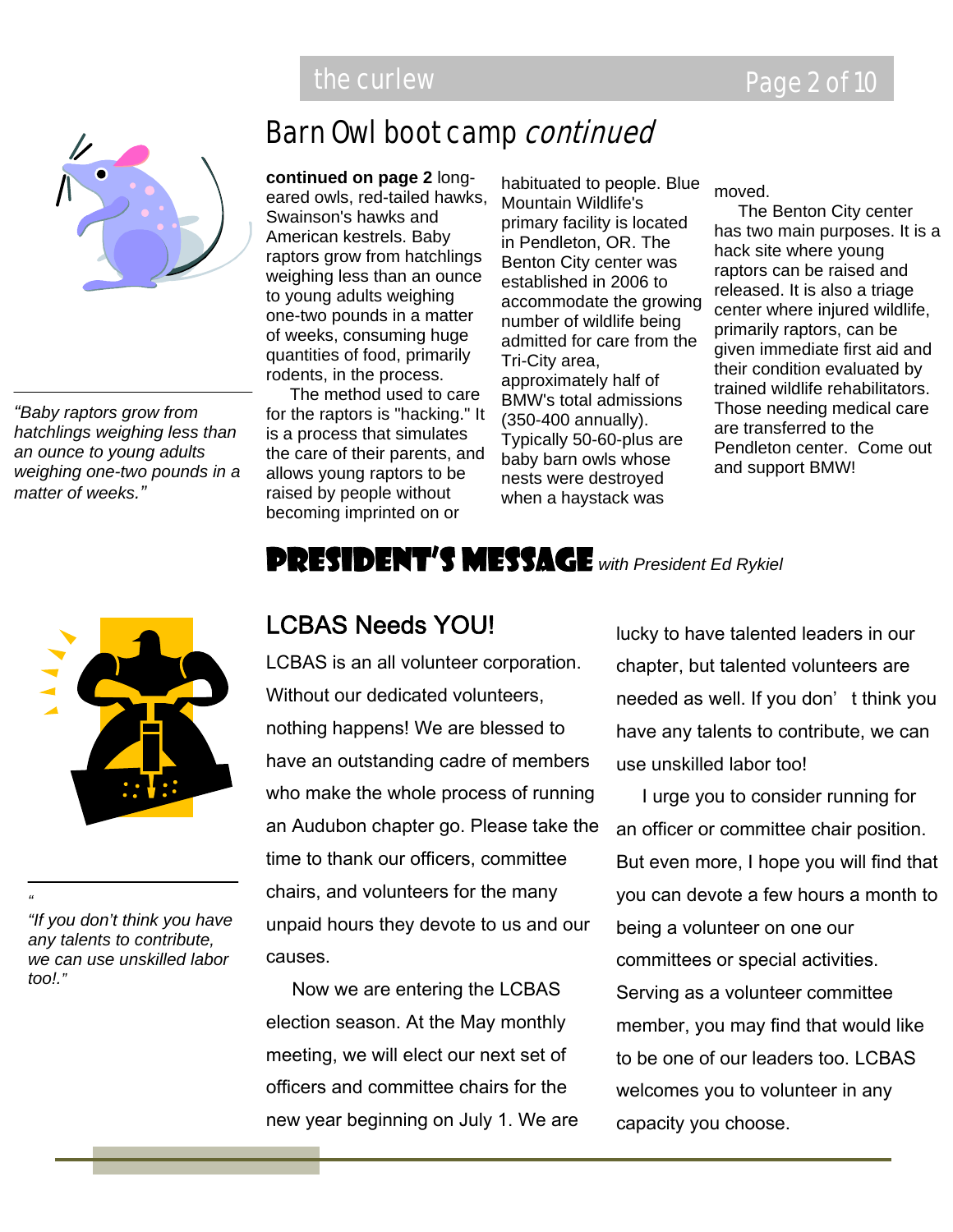# **Officers needed.**

The LCBAS has a good group of officers that will continue in their roles, but there will be some vacancies. We want to thank those officers that have served and are now taking a rest as an officer. The following positions are open and the Nominating Committee is looking for nominations.

Vice President **Treasurer** Membership

If you are interested or know someone that might like to be an officer please contact Dana Ward at 545-0627.

*"Please consider helping out LCBAS, volunteer with us! The pay isn't great but the rewards are priceless!!."* 

#### **McNary Environmental Education Center Second Saturday Event!**

Come join us at McNary National Wildlife Refuge for a celebration of International Migratory bird day We will be observing and counting birds, hosting a bird walk and playing bird games. For more details on this nation-wide event, go to www.birdday.org on Saturday, May 8 th from 9 a.m. to 12 p.m. It's Free! Questions? Call the Friends office (509) 546-8352

 **How to get there:** The Education Center is located off Highway 12 near Burbank. From Tri-Cities take Highway I-182 East/Highway 12 East to Burbank. Turn left onto Humorist Rd. at second stoplight after the Snake River Bridge. Turn left onto Lake Rd. Look for Education Center on the left.

# Junior Audubon Report with Cherie Baudrand

Fourteen children, their families. and eight Audubon volunteers attended the First Day of Spring Celebration at the new beautiful McNary Environmental Education Center. We learned about the White-crowned Sparrow Banding Program from Nancy LaFramboise. We looked at ducks from the duck blind, and searched for the smallest, largest, most colorful, and favorite birds in the taxidermy room. Members looked at birding activities and conservation challenges in the Jr. Birder booklets. They plan to complete most of them this year in order to earn a patch.

 For the grand finale, Lynn and Bob Tompkins from Blue Mountain Wildlife Rehabilitation Center presented a program with four of their education birds. We saw how Sage, the Great-horned Owl, can turn her head around because her eyes don't move, and her asymmetrical ear placement and silent flight help her hunt at night. Lynn was surprised that our first and second graders knew the words, "nocturnal, diurnal, and crepuscular." Do you know those words? We got to see how Ula, the gorgeous Golden Eagle, can now fly to Lynn's arm on signal. Thank you Lynn for the wonderful work you do. It was an exciting way to start spring.

 The next event is an Earth Day bird walk on

Bateman Island on Saturday, April 17th. We'll meet at Wye park. The time will be announced. We will have an after school meeting in April also.

 Coming up on May 9th is International Migratory Bird Day. We will meet in Columbia Park by the playground across from the Audubon Nature Trail to play the Great Migratory Bird Game and take a bird walk on the trail.

 Comments from children on our bird walks like, "This is the best day of my life!" and "I've been looking forward to this my whole life!" make this program very worthwhile.

# **Birding tip of the Month**

*Find the bird with your eyes and then bring the binoculars up. If you don't see the bird, lower the binos – search with your eyes – there's more field of view that way.*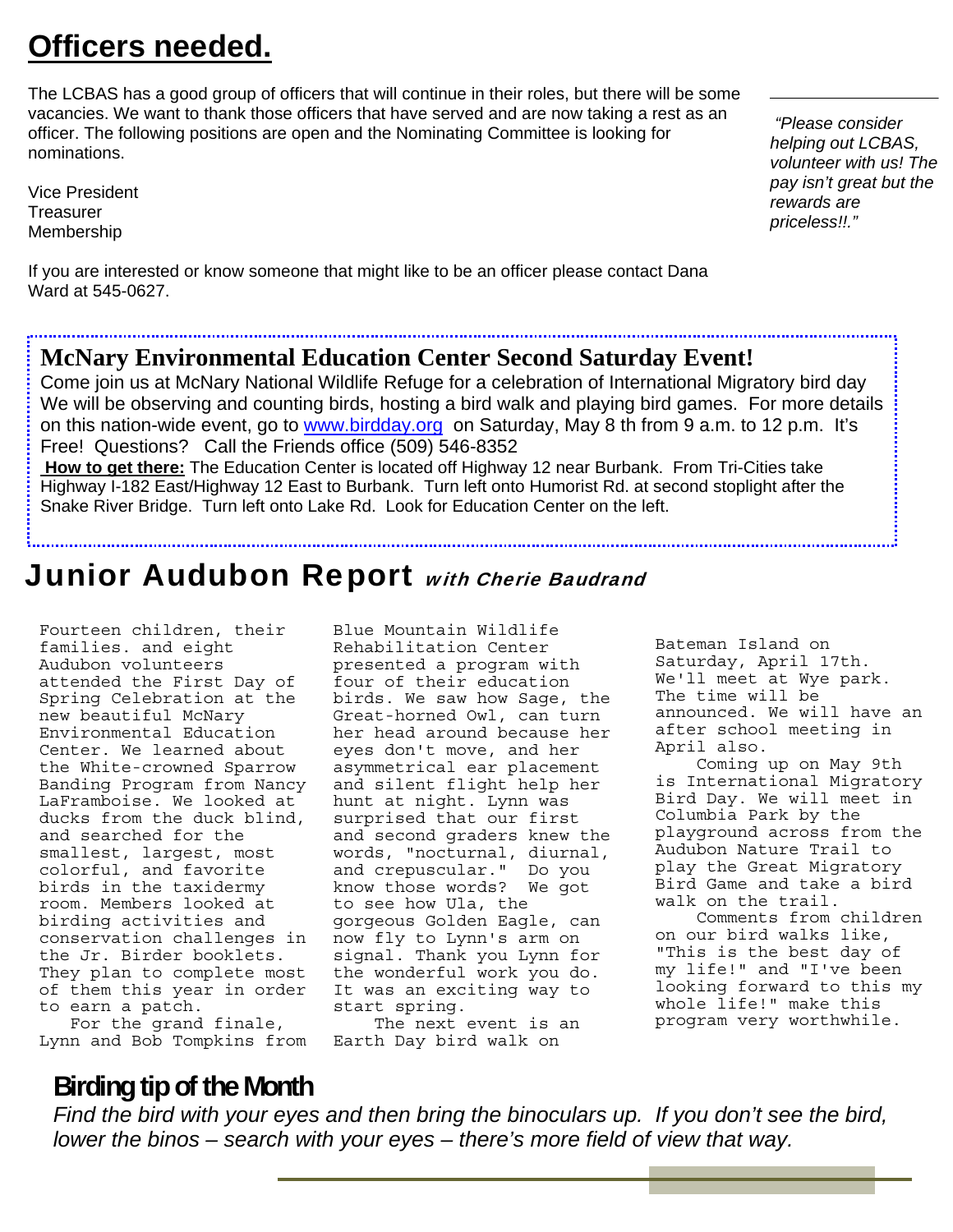

Bird Sightings – March 2010 **Angela Harding** *- (gela.harding43@gmail.com)*

Hello Curlew Readers! I hope you are having a wonderful spring so far, I know March was a great month for sightings, lets hope April will be just as good. Enjoy & happy birding! Angela

*"I know March was a great month for sightings, lets hope April will be just as good.."*

- 1. Bateman Island, March  $1<sup>st</sup>$ , Kathy C. & Nancy L see next page for report!
- 2. Columbia Park Golf Course, March 5<sup>th</sup>, Ron & Carole Louderback. 3 Common Loons out in the river. Also still have the flock of Gadwall in the field behind their home in Kennewick.
- 3. Island near the end of Columbia River Road. March  $5<sup>th</sup>$ , Nancy L. 200 Gulls. May nest on the island, hasn't happened for a couple years. Will keep us all posted!
- 4. South end of Road 76 in Pasco at the Columbia River. March 5<sup>th</sup>, Dana. NORTHERN MOCKINGBIRD.
- 5. House at the east corner of Rd 76 at the Columbia River (south of Court Street). March  $6<sup>th</sup>$ , Nancy L. Found Northern Mockingbird singing in a maple tree.
- 6. Hanson Loop Rd and Humorist Rd, Burbank, WA. March  $6<sup>th</sup>$ , Derting's & Denny's. 2000 Snow Geese & 1000 or so White Fronted Geese.
- 7. NW end of Scootney Reservoir in Franklin Co. WA., March  $5<sup>th</sup>$ , Ron & Carole Louderback. Found hundreds of Sandhill Cranes in the evening. South of Hermiston, OR. Stanfield Meadows Road. March  $6<sup>th</sup>$ , 4 Common Snipe. South side of Emert Rd. remains a flock of 80 or so Sandhill Cranes.
- 8. McNary NWR. March  $6<sup>th</sup>$ , Jerry Nichols. Found and photographed a Blue Morph Snow Goose.
- 9. The pond across Lake Road from McNary NWR HQ. March  $7<sup>th</sup>$ , Nancy L. & Bonnie D. At least 2000 Snow Geese, thousands of Canada & Cackling Geese, Greater White-fronted Geese. Grand total of the four species

around 7,000 to10,000.

- 10. Yakima Delta, March 13<sup>th</sup>, Bob & Charlie Woodley. 3 G. Yellowlegs and 44 Dunlin. First Tree & Cliff Swallows of the year. McNary NWR, March  $13<sup>th</sup>$ . 2000 Snow Geese, 1000 White-fronted Geese. 3 pair of Red- breasted mergansers, first Ruddy ducks of the year, and an attempt by a pair of W. Grebes to do their prenuptial "dance" over the water. NW corner of the Kahlotus overpass, March  $13<sup>th</sup>$ . Burrowing Owl.
- 11. Keene and South Highlands ponds, Richland, WA. March 15<sup>th</sup>, Mike Guthrie. A couple Yellow-headed Blackbirds.
- 12. Gill & Bibi's backyard (the end of Perkins Rd. Finley), March 14<sup>th</sup>, Bibi Henjum. A group of 10 Cedar Waxwings come through and stay about a day every year about this time.
- 13. Badger Mountain trail head on Shockley road, March 16<sup>th</sup>, Heidi Newsome. Pair of Say's Phoebe's. West Richland, March 20<sup>th</sup>. Longbilled curlew calling, seen flying over. Columbia National Wildlife Refuge, March  $18<sup>th</sup>$ . A juvenile Golden Eagle.
- 14. Yakima Delta, March 19<sup>th</sup>, Bob Woodley. American Avocet, the first for the year.
- 15. Benton City near the trailhead south of the shooting range on SR225, March 20<sup>th</sup>, Joel Tinsley. First LB Curlew of the year.
- 16. Bateman Island, March 22<sup>nd</sup>, Kathy C. A Ruby-crowned Kinglet, 6 cedar Waxwings, lots of Yellow-rump Warblers, 2 dark-eyed Juncos and 2 White-crowned Sparrows. Great Horned Owl. A Clark's Grebe, "Bob W's" American Avocet and tons of Tree Swallows with a couple Violetgreen Swallows.

**Continued on page 7**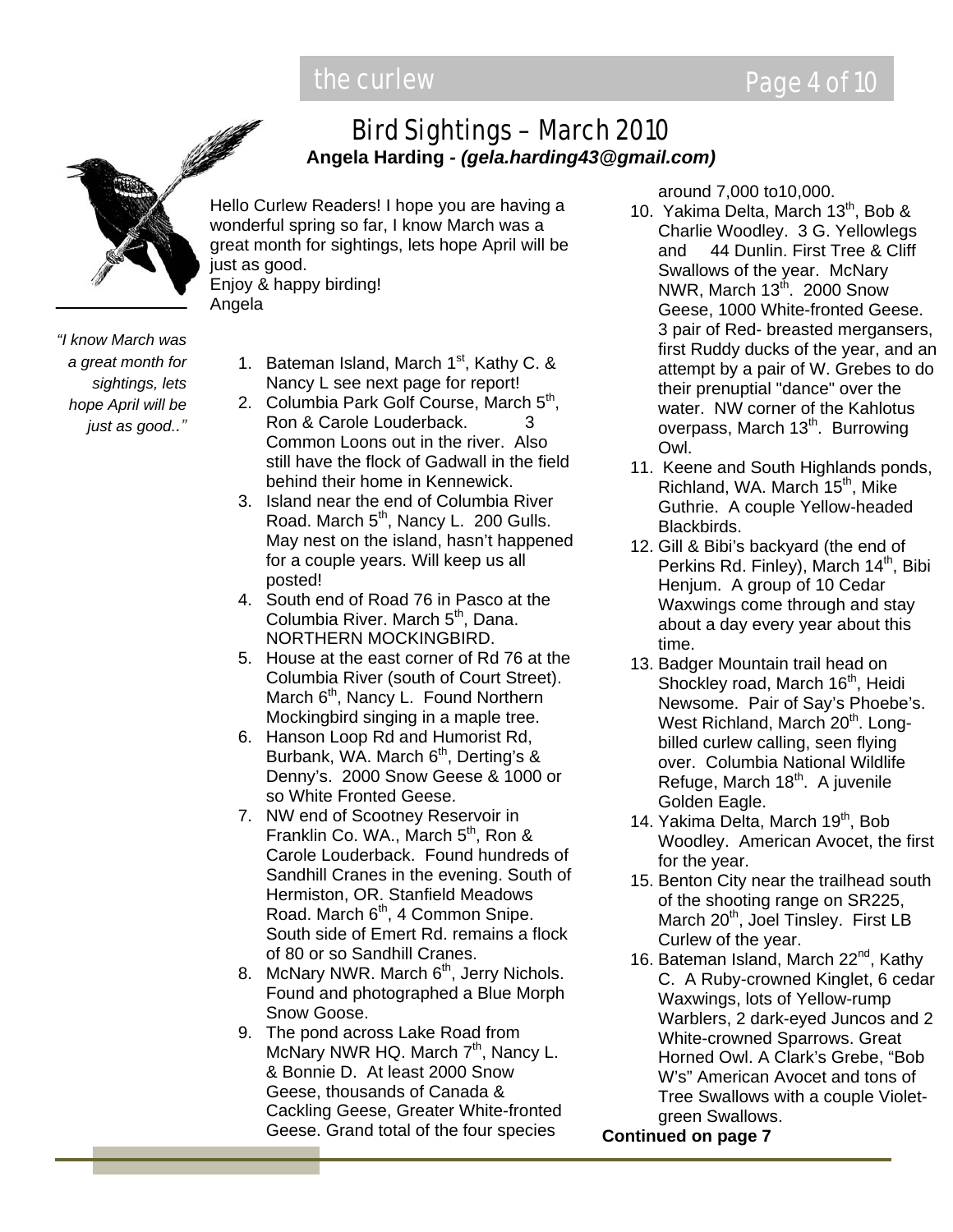#### **continued from Page 1:**

freshies and salties and the difference according to the local people. **Everything you saw on the Crocodile Hunter is true.**

 Our meeting begins at 7:00 p.m. with a brief business meeting and a bird identification segment featuring Nancy LaFramboise. Following the business meeting those in attendance enjoy a brief social time with cookies and coffee. The speaker usually begins around 7:45 p.m.

#### **Columbia Park West Master Plan**

The consultant's FINAL PRESENTATION of the

Columbia Park West Master Plan will take place on

Thursday, May 6, 2010, beginning at 5:30 p.m. - place

is yet to be determined.

# **Beginning Birding Class**

LCBAS is offering a beginning birding class in partnership with the Kennewick Parks & recreation on April 30 from 6:30 to 9 PM at the Kamiakin High School Library. Field trip will joining the Saturday May 1 st Bateman Island Bird Walk.

#### **Check out our website: http://lcbas.org**

| President Ed Rykiel(509)627-1113          |  |
|-------------------------------------------|--|
| E-mail: ecodoc59@yahoo.com                |  |
| Vice President Robin Priddy (509)783-4664 |  |
| E-mail: grania0358@aol.com                |  |
| Secretary Debbie Berkowitz(509)375-4740   |  |
| E-mail: cdandrb@charter.net               |  |
| Treasurer Lucie Fritz(509)946-9134        |  |
| E-mail: LucieF@aol.com                    |  |
|                                           |  |

## **Bateman Island Bird Walk:**

*With Kathy Criddle*  Report from March 6, 2010

Bateman Island was a great place to be on the first Saturday of March. Twenty-two curious people showed up on the sunny but cold day. The first sightings were not birds but a couple of playful River Otter weaving in and around the water next to the causeway on the west side. Turning to the birds we found a Clark's Grebe with it's orange-red yellow bill diving for food beside it's cousin, the Western Grebe with it's greenish yellow bill. Looking over them, we spotted Common Merganser, a pair of Wood Ducks and several very white domestic (barn yard) geese along with the usual Mallards, Coots, American Wigeons and some Bufflehead.

 Walking the pathways on the island we saw or heard Northern Flickers, Red-winged Blackbirds, Song Sparrows, Mourning Dove, Black-capped Chicadee, and Buick's Wren. A few lucky people saw a Downey Woodpecker, Spotted Towhee and a Ruby Crowned Kinglet. Out on the water or mud, highlights we were able to scope, included Dunlin, Northern Pintail, Green-winged Teal, Northern Shoveler, Pied-billed , Horned and Eared Grebe, and a couple of Common Loons. There were several gull species including two juvenile Glaucuswinged gulls and a Herring gull. Several people heard and saw a Raven. Northern Harriers were flying overhead and later we scoped a Bald Eagle on the Franklin County side of the river.

 A female Belted Kingfisher announced her presence at the end of the walk and gave a great show diving into the water headfirst and then returning to her spot to preen on a branch overhanging the water. Nancy L. scoped the gulls and capped the day by finding a very late staying Western Gull. This bird is a rare find even in winter so it was great to see it in March. All in all we saw an amazing 51 species for the morning. The next Bateman Island walk will be **May 1 at 8 am starting at Wye Park off Columbia Park Trail.** Birders of all experience levels are welcome. Binoculars are recommended and there will be several pair available to borrow.

### **Tri-cities Earth Month Calendar** -

Lots of Activities for All to Enjoy – Check it out at: http://www.earthmonthmc.org/

and http://www.earthmonthmc.org/event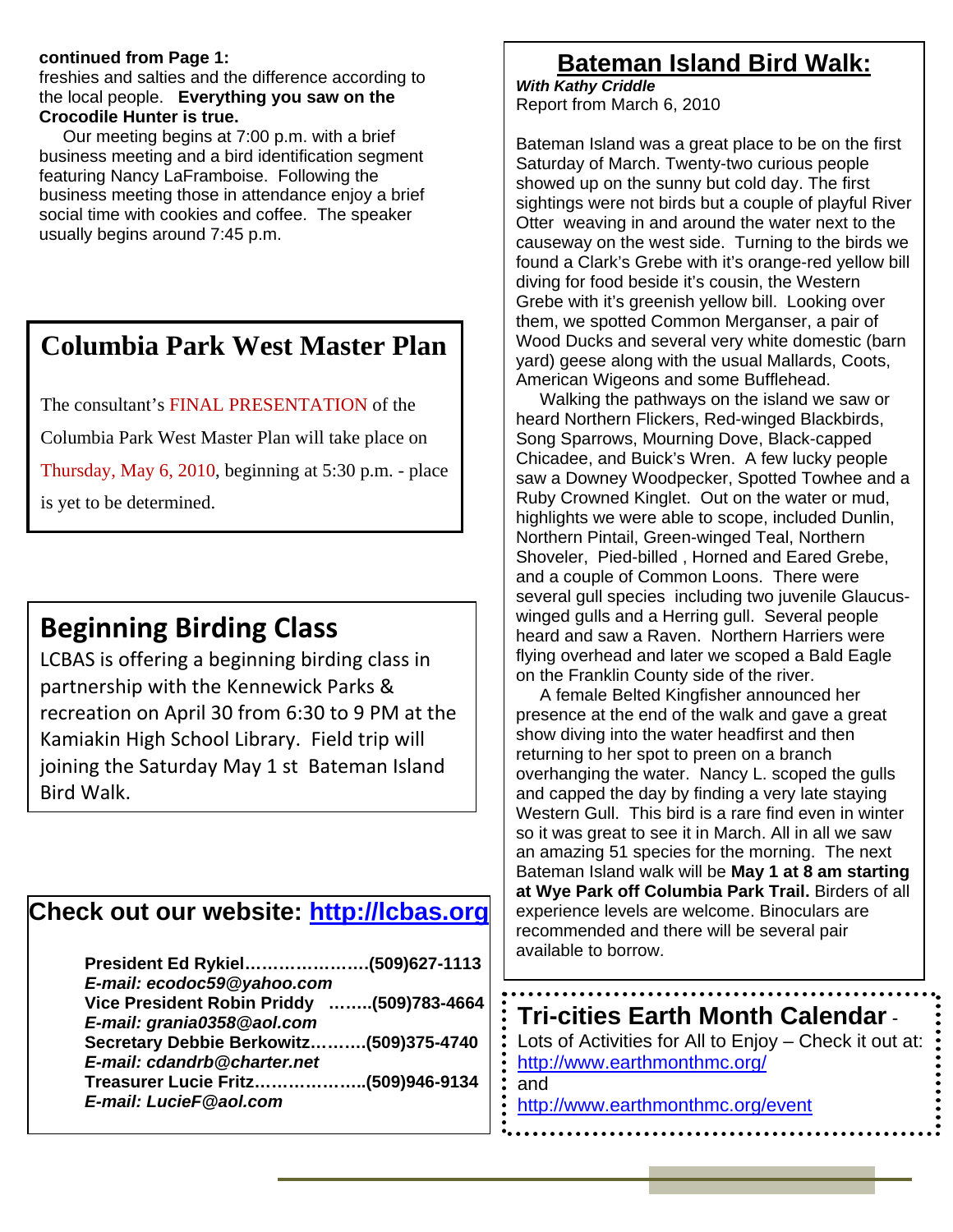# *Wildlands Walk*

**When** Sat, May 1, 9am – 1pm

**Where** Claybell Park, Richland, WA (map)

**Description** Interpretive guided walk through the Amon Creek Preserve and Amon Basin. Two mile walk, no pets, bring your own water, meet at Claybell park. We will use this date to springboard the PR campaign and take the project public. Following that day one action item is to generate letters to the editor in support of the project but with a twist. We want people to speak about what they intend to give to support project success-will they volunteer to lead nature walks, help with restoration and plant watering, clean ups, illegal vehicle patrol, teach in the field classes, birding walks. How many hours-days-weeks....The point is to show that this truly is a community project. In turn we will use these in our grant presentations and the jurisdictions hear the voices. Depending on how all my city council meetings go we may need the same tact towards the council. Stay tuned. All of this stressing the central park theme for the tricites.

# **Save Amon Basin Information!**

438 living units, two roads and two bridges are planned for the only remaining critical habitat buffer surviving in Amon Basin. Without this 125 acre buffer for Amon Creek Natural Preserve on of the most unique natural areas in our urban area will be severely impacted forever.

Your generosity completed the first two Amon Basin Community Projects. You set aside the West Fork of Amon Creek as a Natural Preserve, establishing a natural wildlife corridor sharing trails and open space with beaver, river otter, 100 bird species, jackrabbits, badger and coyotes. This will be our last chance to ensure this legacy survives. Amon Basin Central Park and Preserve is at great risk: please come to its rescue! Consider a tax deductible donation!

# ALERT: Lisa Hill Watercolorist - Bird Art Coming SOON!

LCBAS members will be able to pre-order matted prints and boxes of notecards featuring 4 original watercolor paintings of Burrowing Owl, Bullock's Oriole, Lazuli Bunting, and of course, Long-billed Curlew, at the April 27 monthly meeting. These prints will be available through LCBAS during the month of May, and will be mailed to purchasers upon order if required. Prices during the May promotion include a 15% discount from Lisa' s regular prices.

Prints will be available in 3 sizes, 5" x7" (matted 8" x10" ) - \$17.00 + \$3.00 shipping, 8" x10" (matted 11" x14" ) - \$29.00 + \$4.00 shipping, and 11" x14" (matted 16" x20" ) - \$42.00 + \$8.00 shipping, and will be signed by the artist.

Boxes of 8 3.5" x5" notecards at \$10.00 + \$3.00 shipping will be available EXCLUSIVELY to LCBAS members during May.

Lisa' s original paintings will sell for \$550.00 and will be available EXCLUSIVELY during May to the LCBAS members who want to own the original art.

#### More to come. Stay tuned to lcbas.org!

http://tapteal.org/pages/centralpark.html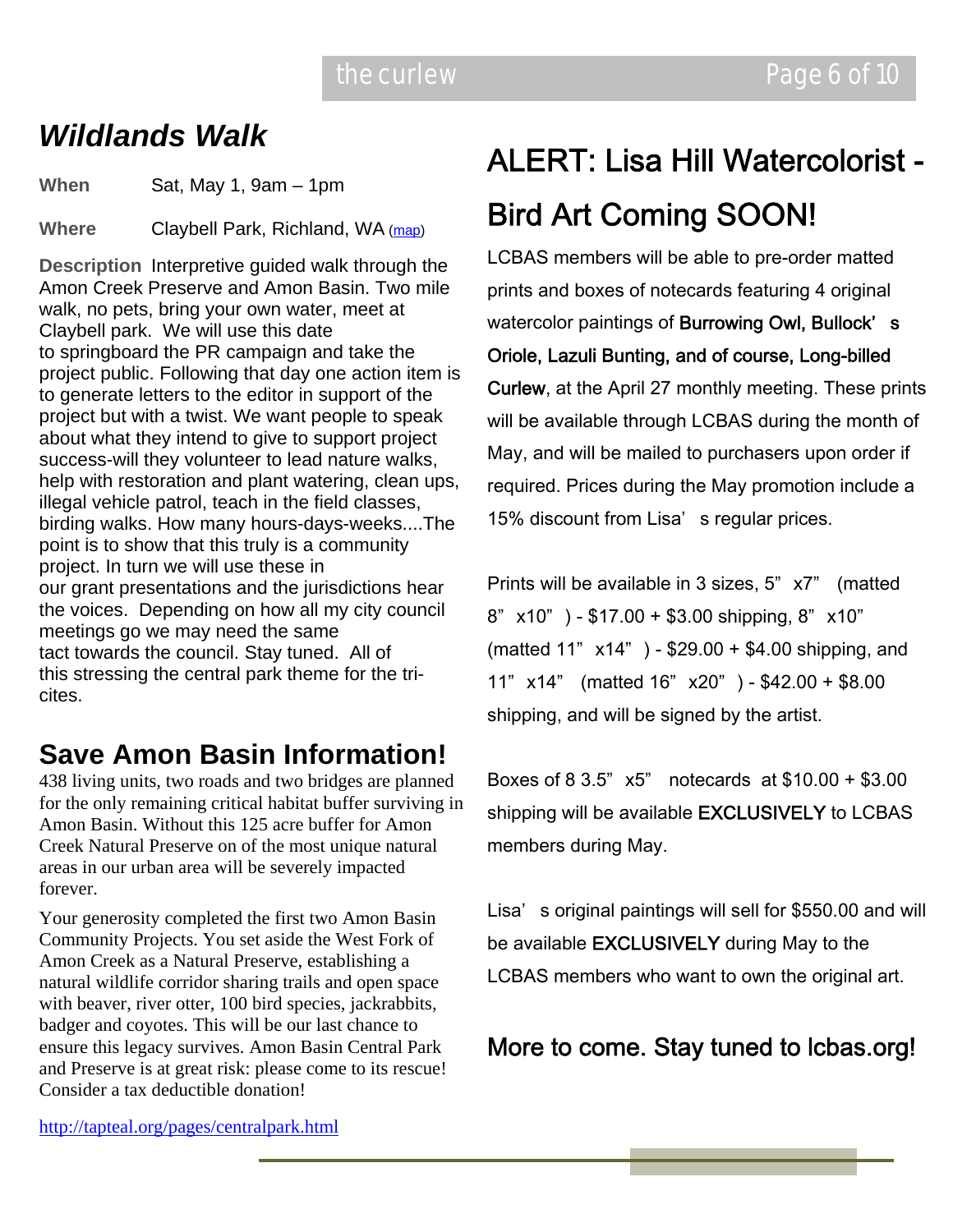#### **Continued from page 4**

- 17. Canyon Trail summit of Badger Mountain, March  $24<sup>th</sup>$ , Charles & Angela Harding. A pair of Mountain Bluebirds, first sighting.
- 18. Walla Walla River delta, March 25<sup>th</sup>. Heidi N, Kathy C. & Jane A. 2 American Avocets, lots of Dunlin, and one lone Eurasian Widgeon in with lots of American Widgeon. McNary NWR, March 25<sup>th</sup>. Several flocks of White-fronted Geese, one last Snow Goose (in with the Canada geese) on Whitcomb Island, Nesting Red-tailed Hawk @ McNary NWR and anther Red-tailed in nest on Whitcomb Island.
- 19. McNary slough on the Refuge, March  $26<sup>th</sup>$ , Heidi Newsome. A group of American White Pelicans all sporting full breeding bills with big knobs on the bill.
- 20. Yakima Delta, March 26<sup>th</sup>, Bob Woodley. American avocet population has grown to 4, at least 60 Dunlin, 1 G. Yellowlegs mixed w/ 20 Killdeer. New arrival for the year, a single Caspian tern amongst Ring-billed gulls. Two Western and one Clark's Grebes.
- 21. 5th and GW Way, just south of PNNL, Richland, March 26<sup>th</sup>, Cathy. 2 Curlews.
- 22. Leslie Groves Park, March 26<sup>th</sup>, Rich Barchet. 1 European Wigeon in among about 30 American wigeons, 20 or so Mallards, 30 Scaup, and about 50 Coots near the N. end of Nelson Island. Clover Island, March 27<sup>th</sup>. One American Avocet in the small pond to the south of the dike along with a few Mallards. In the trees by the pond, Song sparrows, House Finches and a pair American Goldfinches in summer yellow. The Columbia provided a view of many Coots and Scaup, a few American Wigeons, several Buffleheads, a Common Loon, a few Double-crested Cormorants, at least 3 Pied-billed Grebes, a Horned Grebe, Canada Goose, and many Ring-billed gulls.
- 23. McNary NWR, March 26<sup>th</sup>, Nancy L. Osprey have returned to the nesting platform and 3 male Yellowheaded Blackbirds were groaning their unique song. Yakima River Delta, March 29<sup>th</sup>, Nancy L. 2 of the American Avocets, 54 Dunlin and a Greater Yellowlegs. 3 Caspian Terns were on the far mud bar. Tree and Violet-green Swallows were also present. McNary NWR, March 29<sup>th</sup>. Cliff Swallows and 1 Tundra Swan on HQ pond.
- 24. Snively Rd, corn field across from the Barker Ranch headquarters. March 29<sup>th</sup>, Bob Derting. An estimated 220 to 250 Sandhill Cranes were observed.
- 25. A field off Harrington Road, about six miles north of the fire station, W.Richland, March  $29<sup>th</sup>$ , Kris Keating. Small flock of 50 or so Sandhill Cranes.
- 26. Wahluke Pond wasteway on the Wahluke unit of the Hanford Reach National Monument. March 30<sup>th</sup>, Heidi Newsome. Long-eared Owl.

#### **YOU ARE INVITED TO THE WENAS CAMPOUT May 28-31, 2010 For decades Audubon families have been camping over Memorial**

#### **Day weekend at the Wenas Creek Campground.**

www.wenasaudubon.org

Officially named the Hazel Wolf Wenas Creek Bird Sanctuary, it's located SW of Ellensburg, in an "Important Bird Area" and has been assured of protective status. The free, "primitive" campground along the north fork of Wenas Creek has exceptional opportunities for birding, botanizing and enjoying spring in the eastern foothills of the Cascades.

There are wonderful field trips scheduled, and there will be an old-fashioned campfire in our "approved" fire-pit device each evening. We have a program item or two, singing, story telling and recapping the sightings of the day.

Please visit the Wenas Website, beautifully done by Webmaster Michael Hobbs. You'll see Hazel Wolf's familiar smiling face and get lots of downloadable information about our campout: www.wenasaudubon.org.

There're checklists of birds, and wildflowers, outline of field trips and program, directions to the campground, and lots of photos. For people who don't "do websites," contact me and I'll send you printed information.

Bring friends & family, and join us at Wenas Memorial Day Weekend for as many days and/or nights as you want to stay - May 28-31, 2010.

See you there, Helen Engle, hengle@iinet.com, 253-564-3112.

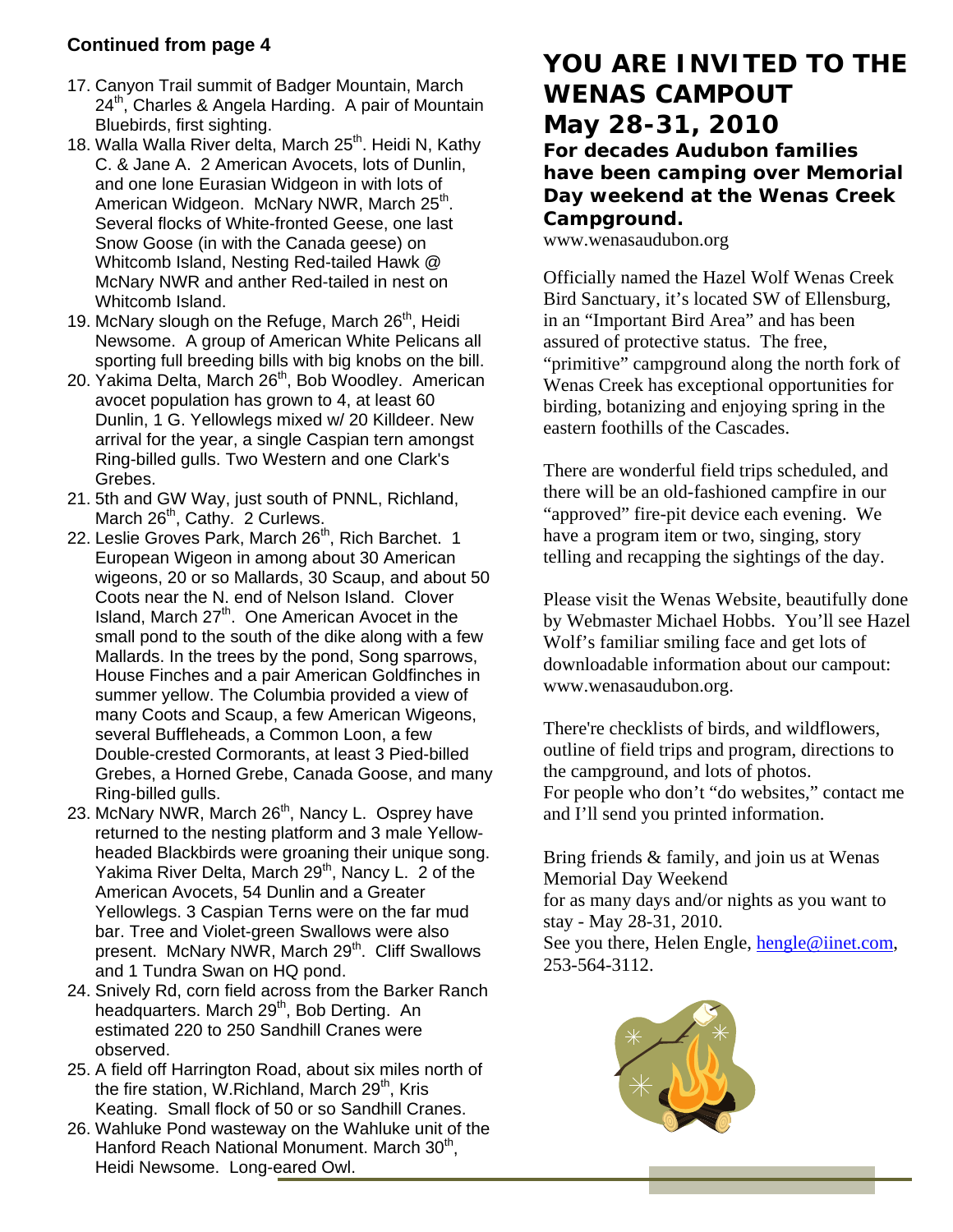# **INTERNATIONAL MIGRATORY BIRD DAY** –

#### **What is International Migratory Bird Day (IMBD)?**

IMBD celebrates and brings attention to one of the most important and spectacular events in the Americas - bird migration. Bird Day is celebrated in Canada, the United States, Mexico, Central and South America, and the Caribbean.

#### **Why Celebrate Migratory Birds?**

Public awareness and concern are crucial components of migratory bird conservation. Citizens who are enthusiastic about birds, informed about threats, and empowered to become involved in addressing those threats, can make a tremendous contribution to maintaining healthy bird populations. By modeling what can be done and involving people, their interest and involvement in stewardship can grow. One of the most successful vehicles for public education on migratory birds is International Migratory Bird Day(IMBD). Across the Americas Bird Day events are providing great ways for people to get involved.

#### **When is IMBD celebrated in the United States and Canada?**

The official date for IMBD in the U.S. and Canada is the second Saturday in May each year. We recognize, however, that this isn't always the best time for you or the birds. For participants to the south, migratory birds may have already passed through. And to the north, this date may be too early. We encourage you to host a program, event, or festival when birds are present and when it best suits your schedule. Today, IMBD programs, events, and festivals are held year-round.

#### **What is an IMBD event, program, or festival?**

An IMBD event provides the public an opportunity to learn about birds and their



conservation. The purpose is that organizers will not only share the amazing world of birds with their students, members, and visitors, but will also leave them with tangible, practical ways to take part in bird conservation. IMBD events vary from morning bird walks, to classroom programs, public presentations, bird counts, one-day events, and multi-day festivals. **Who hosts IMBD programs, events, and festivals?** You name it! IMBD is hosted by many different groups, and often, events and programs are hosted by multiple partners. Locally, LCBAS is hosting a program for junior Audubon and McNary Environmental Education Center is hosting a second Saturday event for IMBD – come check it out!

### **INTERNATIONAL MIGRATORY BIRD DAY – T-SHIRT FUNDRAISER!**

The Lower Columbia Basin Audubon is offering a fundraiser, beautiful hunter green, **organic cotton**, short sleeved tshirts featuring this years IMBD art celebrating "The Power of Partnerships". **Pictured above!** The t-shirt features beautiful art on both the front and the back, the front has Peregrine falcon, Whooping crane, burrowing owl and rubythroated hummingbird. The back features Atlantic puffin, American Redstart, White-crowned pigeon and Wood thrush! We are offering these shirts for \$15 each. We will place the order after the April monthly meeting and hope that the shirts arrive for the May monthly meeting! Please bring your \$15 to the April meeting and contact Heidi Newsome regarding what size you would like. If you can't make the April monthly meeting contact Heidi at heidi\_newsome@yahoo.com with your size and she can arrange for payment at a later date. If you ordered at the March meeting, don't forget to bring your \$\$ to the April meeting!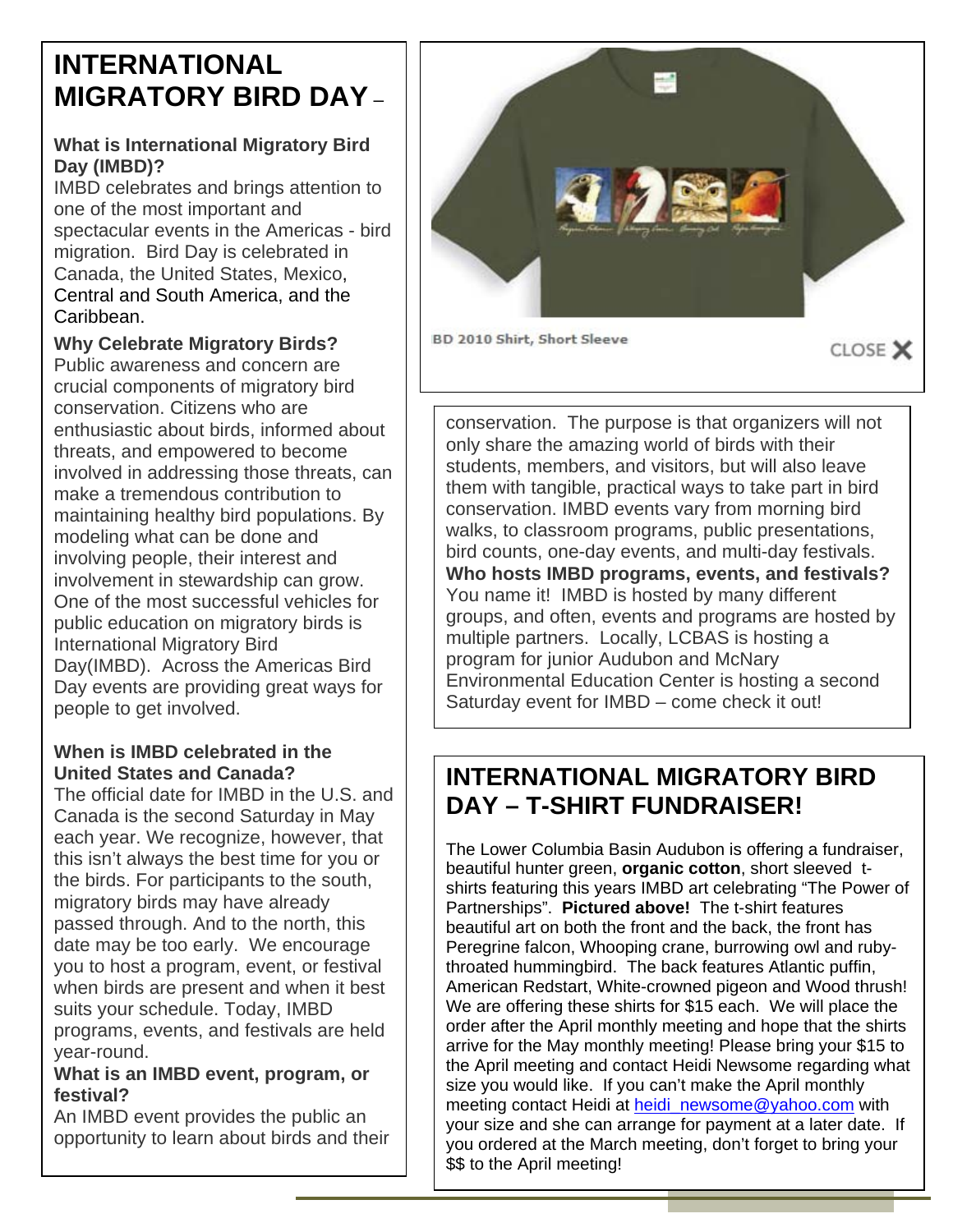# **Results from the 2010 Great Backyard Bird Count Count records more than 600 bird species across the continent**

April 6, 2010--The 13th annual Great Backyard Bird Count (GBBC) results are in and it was a record-breaking year for participation. During the four-day event in February, more than 97,200 bird checklists were submitted by an estimated 63,000 volunteer bird watchers from across the United States and Canada. From reports of rare species to large-scale tracking of bird movements, the GBBC provides insight into the lives of bird populations.

The GBBC is a joint project of the National Audubon Society and the Cornell Lab of Ornithology with Canadian partner Bird Studies Canada. It is open to bird watchers of all ages. The results provided a snapshot of the whereabouts of more than 600 bird species. "There's simply no better way to collect information about all these birds so quickly across such a large range," said Janis Dickinson, Citizen Science director at the Cornell Lab.

 For example, this year, participants recorded more American Robins than any other bird species—primarily because of a massive roost in St. Petersburg, Florida. Participants reported 1,450,058 robins in Saint Petersburg alone. For perspective, the entire rest of the continent tallied 400,321 robins. Reports such as these help document hotspots for robins and year-toyear changes in their movements across the continent.

 At the other extreme, one of the most dramatic results from this year's count was the absence of other bird species, including winter finches such as Pine Siskins and redpolls. Pine Siskins moved south in such great numbers last year that they burst onto the GBBC Top-10 list of most numerous birds for the first time ever. Over time, the GBBC has captured dramatic swings in the numbers of these species reported from year to year. These fluctuations may be influenced by the birds' food supply and

reproductive success far to the north. This year, they presumably didn't need to travel as far south to find enough food.

 Results from this year's GBBC also documented the continuing expansion of an introduced species across the continent. A dozen years ago, the Eurasian Collared-Dove was reported in 9 states during the GBBC. This year more than 14,000 doves were reported in 39 states and provinces.

 Tree Swallows showed dramatic increases in numbers reported compared to years past. Although the number of states reporting the species was down from 25 in 2009 to 20 this year, the number of individuals reported increased nearly four-fold, from 22,431 to 84,585. Whether this is a result of warmer temperatures and earlier migration is not yet clear.

 "GBBC data become more and more valuable with each passing year," said Dick Cannings, program director for Bird Studies Canada. "Over time we'll be better able to see significant changes that may occur in the numbers and distributions of birds which may be tied to climate change, habitat loss, disease, or other factors."

#### **The next Great Backyard Bird Count is February 18-21, 2011.**

**Top 10 birds reported on the most checklists in the 2010 GBBC:** 

- 1) Northern Cardinal
- 2) Dark-eyed Junco
- 3) Mourning Dove
- 4) Downy Woodpecker
- 5) Blue Jay
- 6) American Goldfinch
- 7) Tufted Titmouse
- 8) House Finch
- 9) American Crow
- 10) Black-capped Chickadee